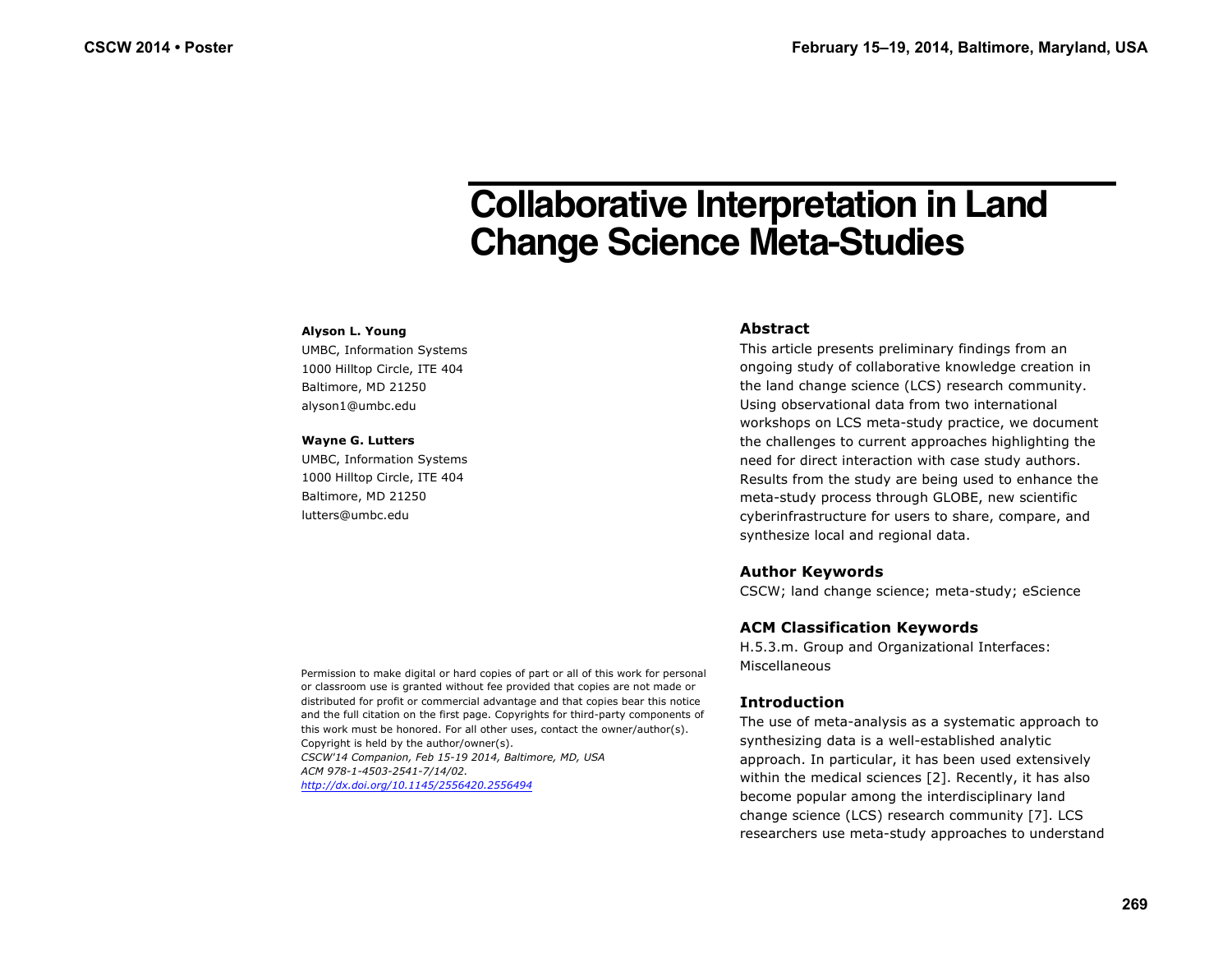the impact of human-driven changes to the terrestrial surface on Earth's ecosystems [5].

A meta-study consists of a systematic review and synthesis of a sample of published case studies identified in the literature. In LCS it is used to show variability in land change outcomes for a particular phenomenon or land system of interest. While LCS researchers have made great progress in synthesizing local and regional data to produce global knowledge [3], meta-studies in LCS remain limited. Not only must LCS researchers overcome logistical and technical challenges in locating and integrating large sets of cases, but variation in research questions, scales of analysis and theoretical models make synthesis difficult [3]. Indeed, one reason why meta-analysis in medical science has been so successful is that study procedures, data reporting, and metadata practices have been standardized across sub-disciplines [1]. To help streamline LCS meta-study practice, we are designing GLOBE, described in detail below.

## **Methods**

To understand LCS meta-study processes, direct observations and interviews were conducted at two international workshops. The first was held in May 2012 in Amsterdam (Netherlands), focusing on LCS synthesis methods. At this one-and-a-half day workshop, nine LCS experts described sample meta-studies, the ideal meta-study, and how the process could be improved. The second, in June 2013 in Annapolis (USA), focused on the content of LCS meta-studies. Over two days, twenty-five LCS researchers described similarities and differences in trends and drivers of land use change.

Two researchers took detailed field notes on the workshop activities, with a particular focus on metastudy practices. This was triangulated with a document review of the presentations and the meta-studies they discussed. These notes were then compared to identify common themes, trends, and issues.

## **Findings**

#### *Case Selection*

Participants described performing keyword searches in the Web of Knowledge and Science Direct databases to locate relevant cases. This was iteratively refined using journals and books identified in these articles. The apparent target for a convincing analysis was in the range of 100-120 cases. Those with more or less were viewed skeptically.

## *Meta-Study Challenges*

LCS researchers encountered a number of logistical challenges for their meta-analyses that were less common in more established disciplines such as medicine. Indeed, participants identified three interrelated issues that required them to work directly with case study authors:

First, they discussed how inconsistencies in the way data were described or weighted across case studies impacted their ability for appropriate case comparison. Important factors in one study were often absent in another and variable weighting frequently differed across cases. They also noted that it was difficult to develop a full picture of trends, drivers, and impacts of land use change as important details were often absent. Participants resigned themselves to the fact that they were only able to study what the case study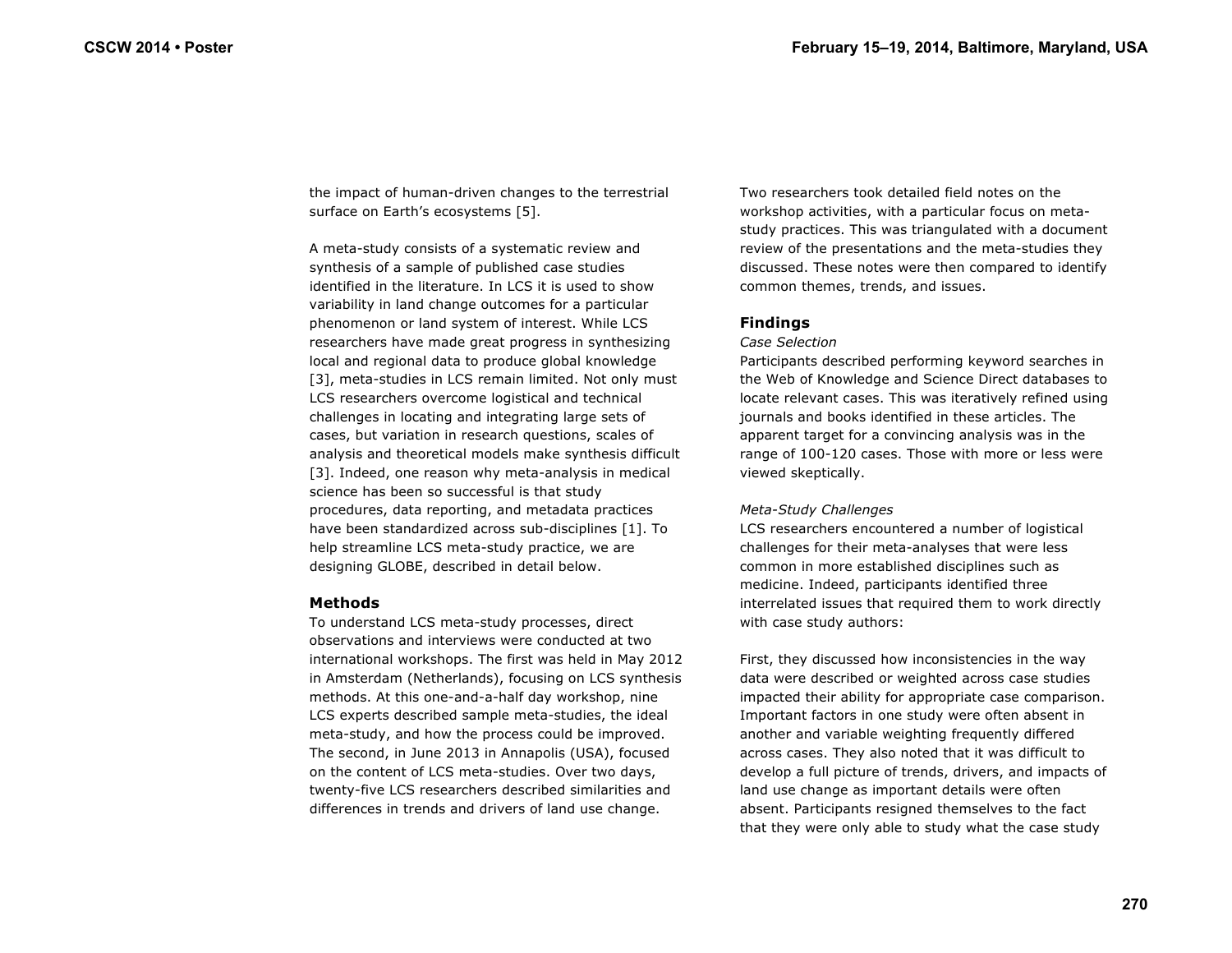

Meta-Study Author

**Case Study Authors** 

Figure 1: Meta-study author partners with case study authors to code cases.



**Meta-Study Author Case Study Authors** 

Figure 2: Meta-study author asks case study authors to vet coded cases.

literature permitted them to study. They were routinely faced with trying to compare the incomparable.

Second, participants commented on the performative nature of scientific communication. While the full details of a case may be available, they may not be completely fleshed out in a single case study publication because the author may have a particular story or audience in mind. Participants noted that in many situations a full description of variables would be too long for a single journal article and authors have to make decisions about where to draw the line to divide up the material across multiple publications. As a result, when these pieces are published, they rarely link together to form a whole. Without the help of these authors, meta-study researchers are forced to find each piece of the study and try to reassemble on their own.

Lastly, participants alluded to inconsistencies in data collection, analysis, and reporting practices that are indicative of the characteristically interdisciplinary nature of LCS research. This field draws from disciplines as diverse as biology and anthropology, geography and economics. Each have their own distinct worldviews and research traditions. These differences resulted in varying metadata standards, which frustrated metastudy authors' attempts at interpretation and integration.

# *Participatory Meta-Analysis*

To overcome these challenges, participants stressed the importance of recruiting pertinent case study authors to participate directly in the meta-study process. They argued that author involvement was particularly important in interdisciplinary analysis as it is difficult to correctly interpret context across

disciplines. Through this *Participatory Meta-Analysis*  approach, meta-study researchers are better able to ensure validity in their codes and resulting models.

Participants described two participatory meta-study approaches: The first involved asking case study authors' questions about their study site and having them code their cases based on a standardized classification scheme (see figure 1). The second involved asking case study authors to confirm whether their cases were interpreted correctly and coded accurately, allowing them to amend codes where necessary (see figure 2).

Despite the call for greater cross-disciplinary integration, engaging case study authors from different disciplines in the meta-study process is not an easy task. Participants described difficulties in networking across disciplinary boundaries because they did not know anyone from the disciplines that they wished to involve. To entice case study authors to work with them, participants reported offering co-authorship in exchange for assistance. Multi-author meta-studies are common practice in LCS [e.g., 6].

# **The GLOBE System**

The GLOBE system specifically addresses the challenges laid out in this paper by making case study author identification and participation a central focus (see figure 3). Each case entered into GLOBE is attached to an originating author with clear provenance meta-data. System-generated quality metrics help identify cases with weak links that will likely be difficult to interpret and integrate (see figure 4). In these cases authors are invited to work collaboratively with case contributors to verify, correct or reenter case details